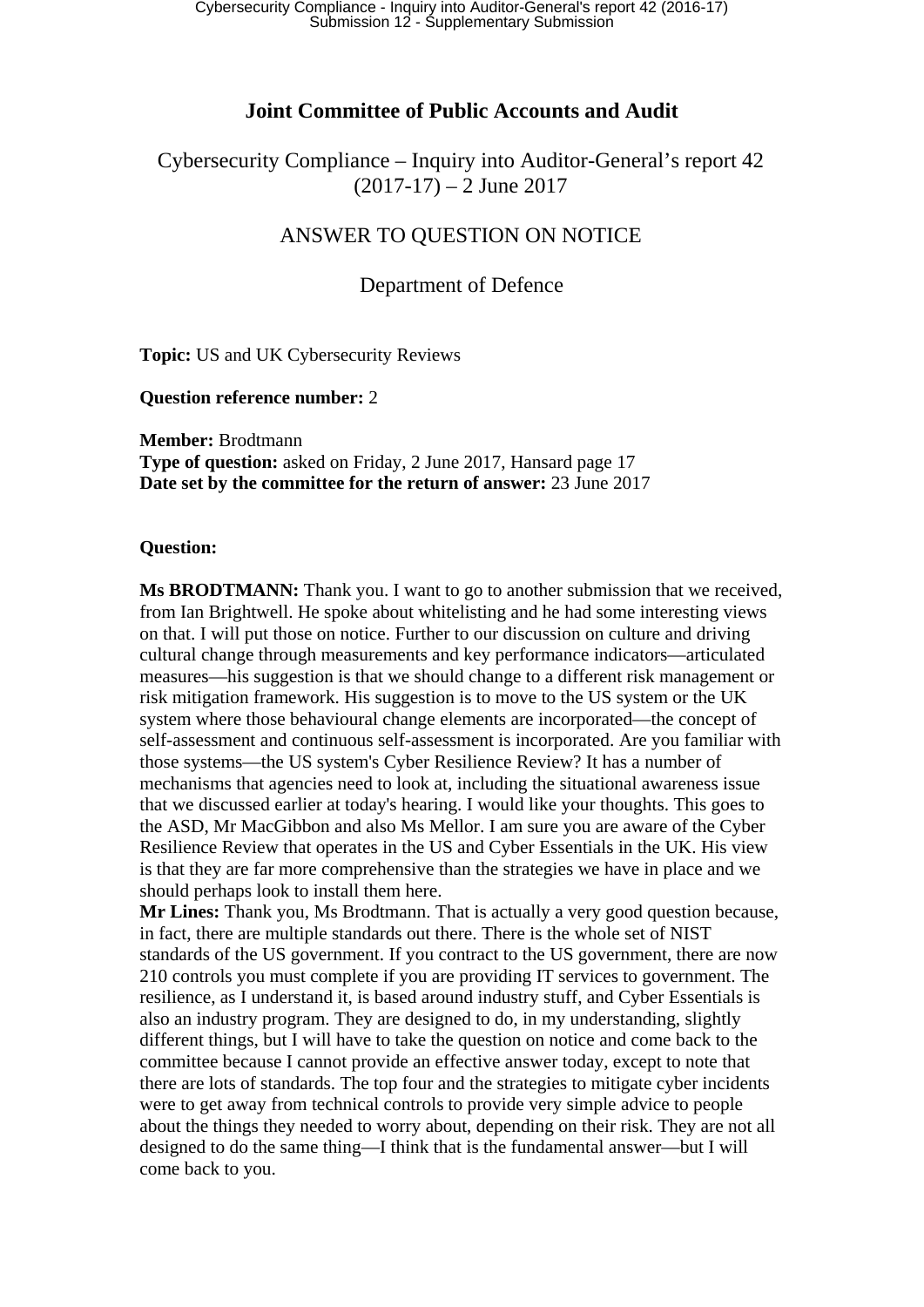### **Answer:**

The Australian Signals Directorate's Strategies to Mitigate Cyber Security Incidents is a prioritised list of practical actions organisations can take to make their computers more secure. The advantage of this guidance is that it is customisable to each organisation based on their risk profile and the threats they are most concerned about.

Cyber security can appear complex and technical, but it is essentially another risk for boards and chief executives to manage. They are accustomed to managing significant risks, and cyber risk should be evaluated in the same way.

The Australian Signals Directorate recommends that all Australian government and non-government organisations implement a package of eight essential strategies as a baseline. Called the Essential Eight, this baseline makes it much harder for adversaries to compromise systems.

The Essential Eight provide succinct, specific, prioritised guidance to address the broad range of cyber threats faced by governments and businesses alike. The guidance can be tailored to meet an individual government and non-government organisation's risk and resource profile.

The Australian Signals Directorate's Essential Eight Strategies to Mitigate Cyber Security Incidents are so effective the Australian Signals Directorate recommends them as the cyber security baseline for all Australian organisations.

When the baseline maturity is achieved, it mitigates:

- targeted cyber intrusions
- ransomware
- malicious insiders
- business email compromise
- threats to industrial control systems and
- adversaries who have destructive intent.

Beyond the Essential Eight there are further steps organisations can take to protect themselves, and we encourage organisations to consider the Strategies in their entirety on the Australian Signals Directorate website.

The US's Cyber Resilience Review is a self-assessment program that contains 42 goals and 141 specific practices organised across ten domains – one of which is Risk Management.

The UK's Cyber Essentials Scheme is a government backed, industry supported scheme to help organisations protect themselves against common cyber attacks. Organisations apply a range of controls within an agreed framework to achieve one of two 'Cyber Essentials Badges'.

Both of these programs were designed to achieve a different purpose from the Essential Eight.